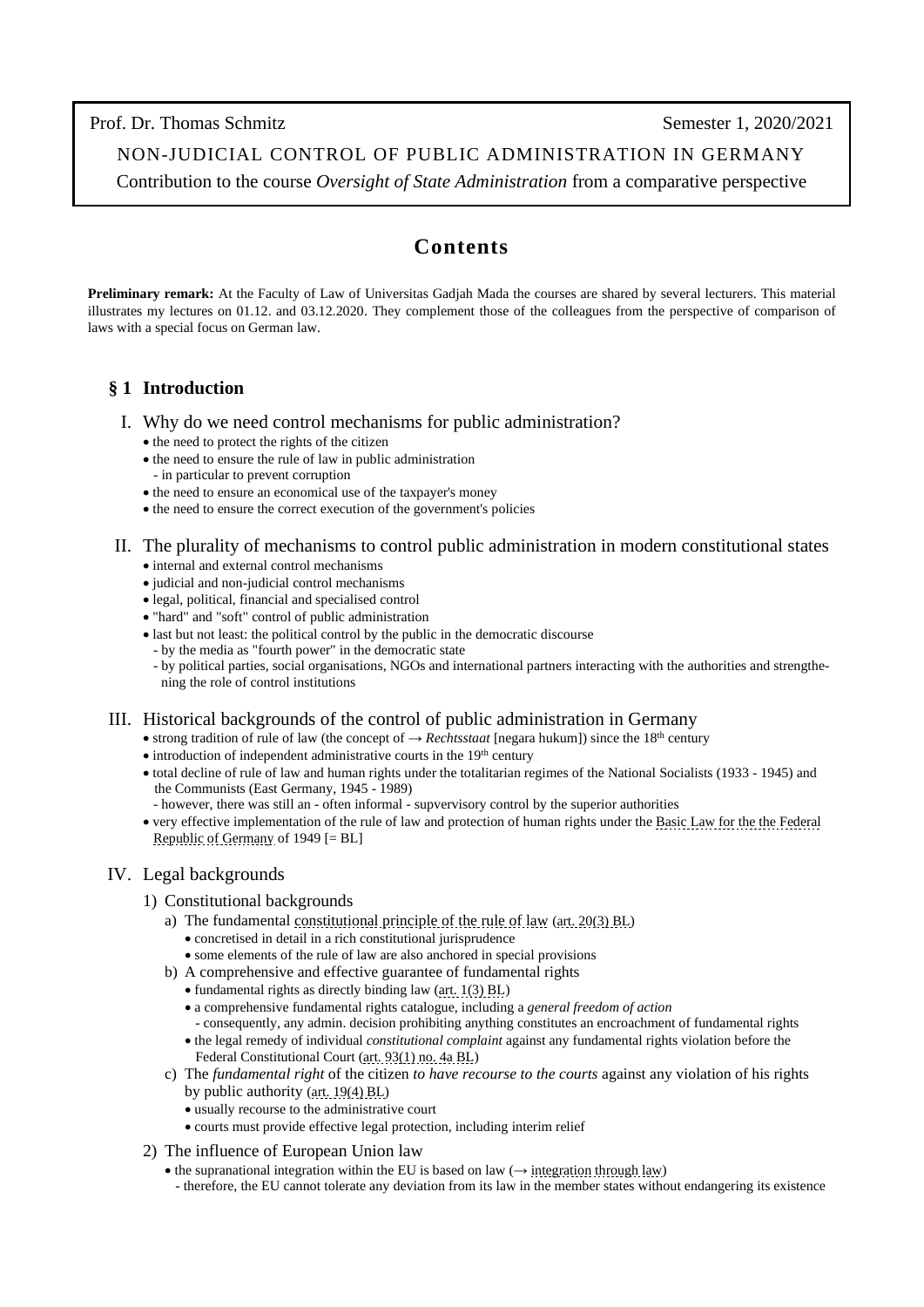- the compliance of all public institutions in the member states with EU law is thoroughly monitored by the European Commission, to which every [citizen can complain](https://ec.europa.eu/info/about-european-commission/contact/problems-and-complaints/complaints-about-breaches-eu-law/how-make-complaint-eu-level_en)
- the European Court of Justice has developed [a rich jurisprudence on the duties of the member states to effectively](http://www.iuspublicum-thomas-schmitz.uni-goettingen.de/Lehre/Jurisprudence-on-integration-1.htm)   [implement and enforce EU law](http://www.iuspublicum-thomas-schmitz.uni-goettingen.de/Lehre/Jurisprudence-on-integration-1.htm)
- 3) Judicial and non-judicial review
	- non-judicial remedies do not exclude the right to have recourse to the courts afterwards
	- non-judicial review is more effective if there is the threat of a following review by the courts...
- V. Social and cultural backgrounds
	- 1) More trust in the courts than in administrative self-control in Germany
	- 2) A high degree of professionality, integrity and actual independence of the judges
		- judges highly qualified, even at the lower courts
		- almost no risk of corruption
		- judges not only de iure (cf. [art. 97 BL\)](https://www.gesetze-im-internet.de/englisch_gg/englisch_gg.html#p0552) but also de facto independent
		- will not hesitate to enforce the law against any resistance of the government
		- administrative judges known for their intellectual independence and often critical approach
	- 3) A high readiness of the citizens to bring legal disputes before the court
		- citizens strongly determined to fight for the defense of their subjective rights
		- citizens often more willing to accept dispute settlements in legal proceedings and based on law
		- sometimes both, citizens and authorities may prefer to bring difficult legal questions before the court in order to achieve a sustainable, legally consistent solution
		- legal expenses insurances foster litigiousness by covering the financial risk of the legal proceedings

# **§ 2 Administrative self-control**

- I. Administrative review of administrative acts: the **objection proceedings** [Widerspruchsverfahren] [\(sect. 68 et seq, Code of Administrative Court Procedure](http://www.gesetze-im-internet.de/englisch_vwgo/englisch_vwgo.html#p0349) [= CACP])
	- 1) The functions of the objection proceedings
		- a) Protection of the citizen's rights
			- a legal remedy but more simple and cheaper than judicial review
		- b) Administrative self-control
			- the admin. authority shall be given the chance to correct wrongful acting itself
		- c) Relief for administrative courts
			- therefore a *legal precondition for judicial review*
			- however, in practice many citizens have recourse to the courts if their objection is not successful
	- 2) The scope of administrative review in the objection proceedings
		- a) Review of the *legality* of the administrative act  $(=$  admin. decision)
		- b) Review of the *expedience* of the administrative act
			- something that cannot be achieved by the way of judicial review!
			- the admin. act may be repealed for any legitimate reasons of expedience (suitability, practicability, fairness and morality, political reasons, financial reasons etc.)
	- 3) The admissibility of the objection
		- a) Dispute within the jurisdiction of the administrative courts
			- only non-constitutional public law disputes
		- b) Suitable subject-matter
		- legality and expedience of an admin. act or of failure to pass an admin. act applied for (cf. sect. 68 [CACP\)](http://www.gesetze-im-internet.de/englisch_vwgo/englisch_vwgo.html#p0350)
		- c) Right of objection
			- objector must claim that *his rights* (not just interests) have been *violated* (or, in case of review of expedience, encroached on)
		- d) Objection lodged in writing *within one month* at the concerned authority [\(sect. 70 CACP\)](http://www.gesetze-im-internet.de/englisch_vwgo/englisch_vwgo.html#p0357)
		- e) General interest in bringing proceedings
	- 4) The well-foundedness of the objection
		- a) Illegality or inexpedience of the admin. act / the failure to pass the admin. act applied for
		- b) Violation of (or, in case of review of expedience, encroachment on) the rights of the objector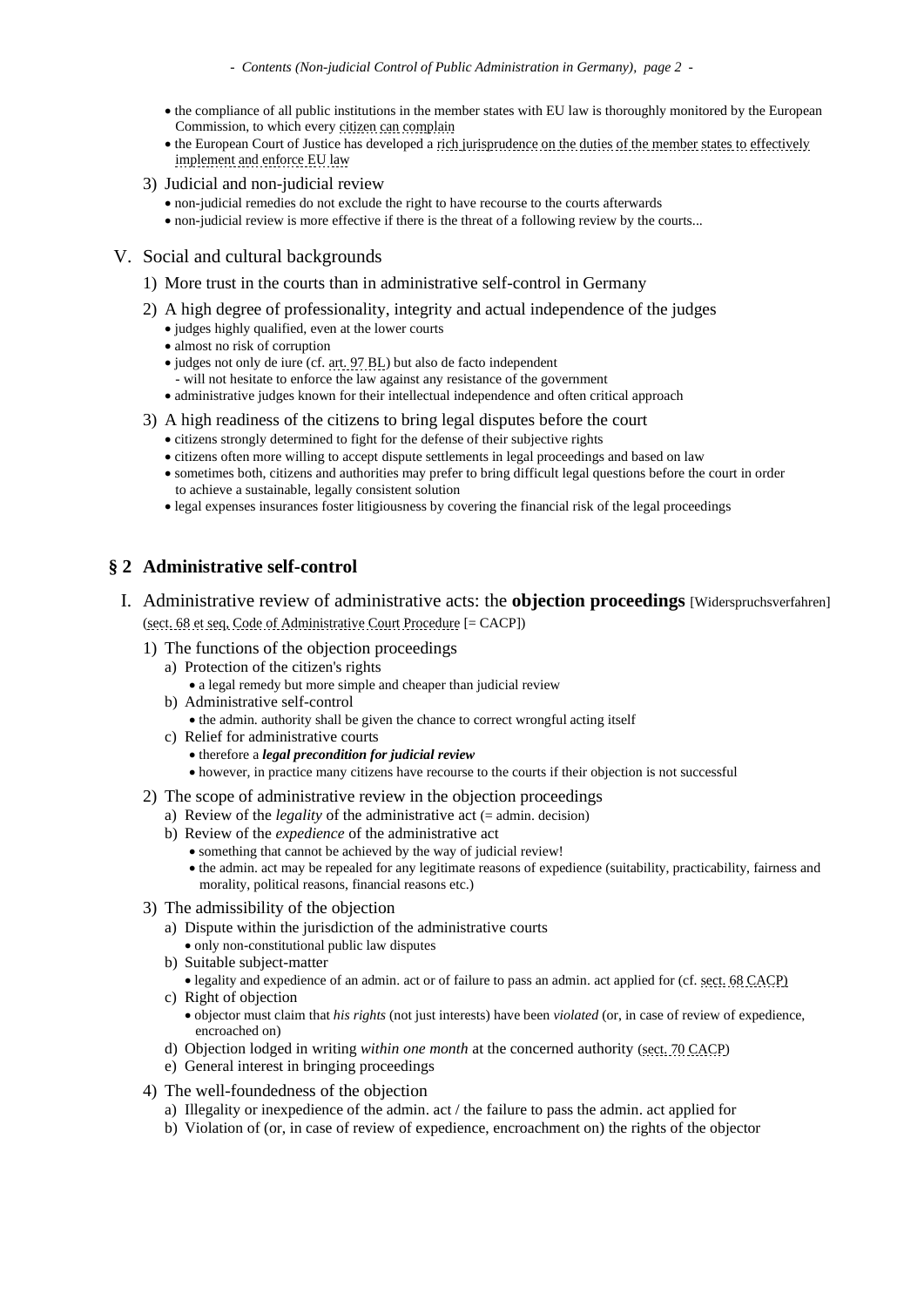- 5) The (automatic) *suspensive effect* of the objection [\(sect. 80](http://www.gesetze-im-internet.de/englisch_vwgo/englisch_vwgo.html#p0392) CACP)
	- in principle, the controversial administrative act cannot be executed
	- where the law provides for exceptions, citizen may ask administrative court to order/restitute the suspensive effect • a powerful mechanism to protect the objector's rights - with the risk of detrimental side-effects on the efficiency of public administration or interests of third parties (therefore later restricted, cf. sect. 80, 80a, 80b CACP)
- 6) The course of the objection proceedings and the ruling on the objection
	- if the authority who issued the admin. act does not remedy the objection, except in matters of self-government the case is in general decided by the next higher authority [\(sect. 73\(1\)](http://www.gesetze-im-internet.de/englisch_vwgo/englisch_vwgo.html#p0364) CACP)
	- in some Länder, special commissions are involved or decide on the objection
	- the *rulings* on the objection *must be reasoned*; they often resemble court rulings
- 7) The future of the objection proceedings
	- in order to save time and financial resources, some Länder abolished the objection proceedings for many or even most cases; however, after some years of experience without, some Länder partially reintroduced them because it helps to avoid long and costly court proceedings
	- discussion on whether advantages or disadvantages prevail is still going on

#### II. Functional and legal supervision

- 1) Functional supervision [Fachaufsicht]
	- review of the *legality and expedience* of administrative action by the superior authority
	- the *standard case* in any hierarchically structured public administration
	- e.g. functional supervision by the state authorities of the performance of tasks delegated to counties and communes • supervisory authority is free to issue instructions
	- supervisory measures are internal affairs of public administration and therefore cannot be challenged before the courts
- 2) Legal supervision [Rechtsaufsicht]
	- review of the *legality* (not of expedience!) of administrative action by the superior authority
	- in case of *self-government activities* of authorities enjoying autonomy (e.g. counties, communes, universities)
	- limited to the instruments provided in the relevant laws, such as requiring information, formal complaint, binding order, substitute performance or temporary substitution of institutions by a commissioner
	- serves the public interest, therefore no claim of the citizen for intervention
	- supervisory decisions are admin. acts interfering with the right to self-government (see for the communes and coun ties [art. 28\(2\) BL\)](https://www.gesetze-im-internet.de/englisch_gg/englisch_gg.html#p0149) and therefore can be challenged by action for annulment before the administrative court
- 3) In particular: supervision of the execution of federal law by the Länder (*federal oversight*) [skipped in the online lecture] a) Legal supervision of execution of federal law by the Länder in their own responsibility
	- Most federal laws are executed by the Länder in their own responsibility; often, they delegate it to the counties and communes. • The Federal Government exercises federal oversight to ensure that the Länder execute the federal laws in accordance with the law. For this pur pose it may send commissioners to the highest Land authorities and, with their consent or with the consent of the Bundesrat [Federal Council], also to subordinate authorities [\(art. 84\(3\)](https://www.gesetze-im-internet.de/englisch_gg/englisch_gg.html#p0441) BL).
	- If the Federal Government identifies deficiencies in the execution of federal law in a Land *[staatsrechtliche Mängelrüge]* and the alleged deficien cies are not corrected, the Bundesrat, on application of the Federal Government or the Land concerned, decides whether that Land has violated the law. Since the Bundesrat consists of members of the Land governments, thus, *competent peers decide* about the issue. The decision may be challenged in the Federal Constitutional Court [\(art. 84\(4\) BL\).](https://www.gesetze-im-internet.de/englisch_gg/englisch_gg.html#p0441)
	- b) Functional supervision of execution of federal law by the Länder on federal commission
		- In some fields, the Länder execute the federal laws on federal commission.
			- In these cases, the Federal Government may regulate the uniform training of the staff. The heads of intermediate authorities shall be appointed with its approval. The *Land authorities* are *subject to instructions* from the highest federal authorities, which are usually addressed to the highest Land authorities, who shall ensure their implementation [\(art. 85\(3\) BL\).](https://www.gesetze-im-internet.de/englisch_gg/englisch_gg.html#p0447) Sometimes, instructions on sensitive political issues cause tensions.
			- This federal oversight extends to legality and expedience. The Federal Government may require the submission of reports and documents and send commissioners to all authorities [\(art. 85\(4\) BL\)](https://www.gesetze-im-internet.de/englisch_gg/englisch_gg.html#p0447).

# III. Other forms of administrative self-control

- 1) Self-control within the administrative body
	- a) Internal audit
		- by independent *internal audit units*
		- common for all public institutions but heterogeneous systems and regulations
		- aa) Financial audit [Rechnungsprüfung]
			- prescribed for self-governing bodies in the relevant laws
		- bb) General internal audit [Innenrevision]
			- usually an audit of efficiency, cost efficiency and financial compliance
			- can be a comprehensive audit of compliance (with all kinds of standards)
			- see for the federal admin. the *[Recommendations for internal audit in the Federal Administration](https://www.bmi.bund.de/SharedDocs/downloads/DE/veroeffentlichungen/themen/moderne-verwaltung/interne-revision-empfehlungen.pdf?__blob=publicationFile&v=2)* of 2007 (admin. provisions issued by the Federal Ministry of the Interior)
	- b) Self-control by officers with special supervisory or advisory functions prescribed by law
		- e.g. *data protection officers, environmental officers, gender equality officers*
		- independent exercise of these functions no instructions by superiors!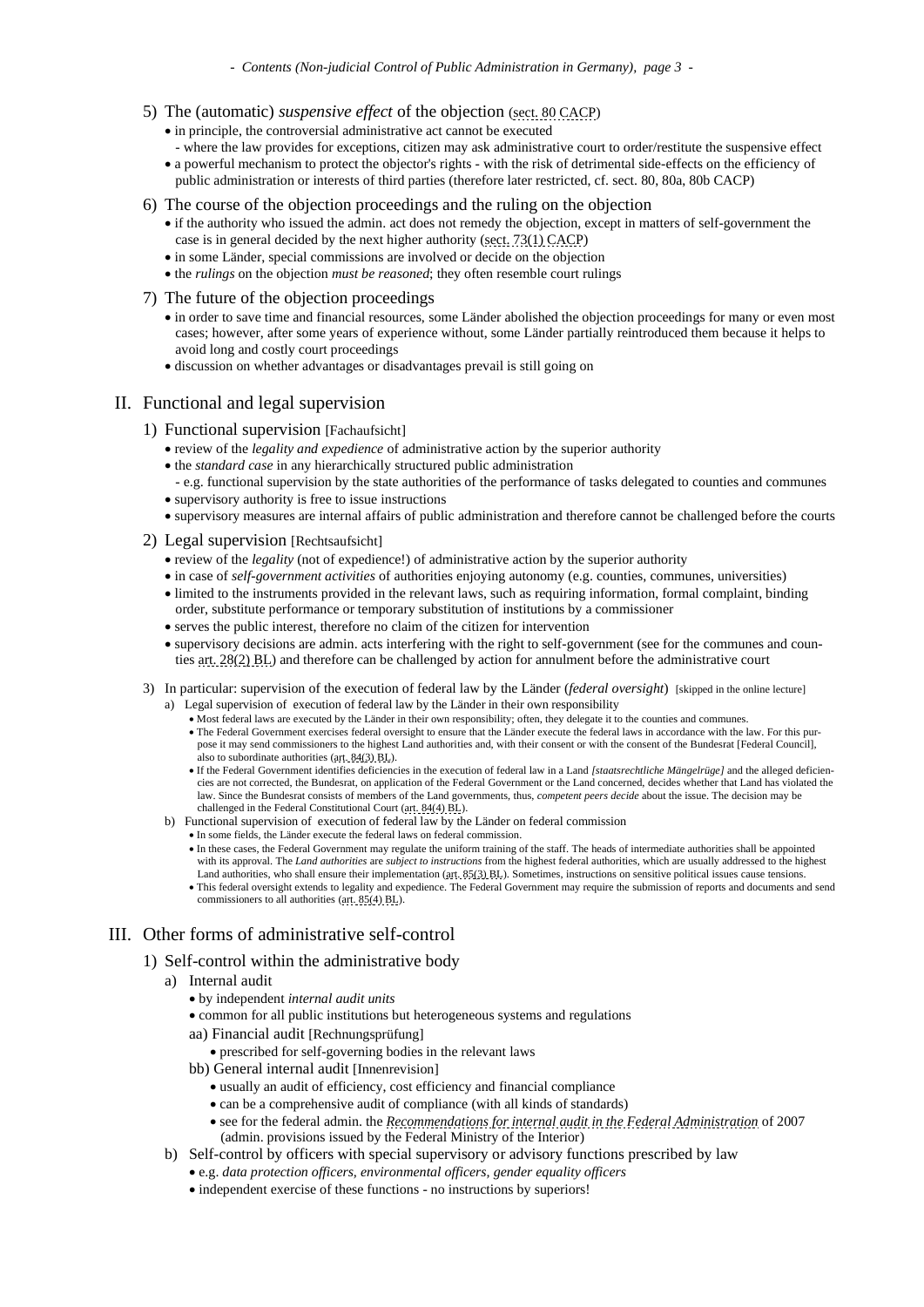- 2) Disciplinary supervision [Dienstaufsicht]
	- supervision of the *personal conduct* of the individual officer
	- "formlos fristlos fruchtlos" [informal no deadlines vain] usually not effective...
- 3) Soft control by *special government commissioners* [Regierungsbeauftragte]
	- a) The phenomenon of commissioners in German law
		- a multitude of specialised government commissioners and independent commissioners on federal and Land level
		- main fields: data protection issues, migration issues, gender issues, disabled persons issues, IT issues
		- advisory, monitory and participatory functions but *no decisive powers*
		- important role in the public discourse
	- b) Examples
		- [Federal Government Commissioner for Migration, Refugees and Integration](https://www.integrationsbeauftragte.de/ib-de)
		- Federal Minister of State [for Culture and the Media](http://www.bundesregierung.de/Webs/Breg/DE/Bundesregierung/BeauftragterfuerKulturundMedien/beauftragter-fuer-kultur-und-medien.html)
		- [Federal Government Commissioner for Information Technology](https://www.cio.bund.de/Web/DE/Startseite/startseite_node.html)
		- [Federal Government Commissioner for for Matters relating to Persons with Disabilities](https://www.behindertenbeauftragter.de/EN/Englisch.html;jsessionid=2CB7FC691322E5CD27F535122DBEEB2C.1_cid355?nn=2950120)
		- [Lower Saxony Land Commissioner for Migration and Participation](http://www.migrationsbeauftragte-niedersachsen.de/)
		- [Lower Saxony Land Commissioner for Persons](https://www.behindertenbeauftragte-niedersachsen.de/DE/Home/home_node.html) with Disabilities
		- [Saxony-Anhalt Land Commissioner for Children](https://kinderbeauftragter.sachsen-anhalt.de/)
		- [Baden-Wuerttemberg Land Commissioner for Animal Protection](https://mlr.baden-wuerttemberg.de/de/unser-haus/die-landesbeauftragte-fuer-tierschutz/)

# **§ 3 Non-judicial external control of administration**

#### I. Parliamentary control

- 1) Classical parliamentary control
- 2) Parliamentary control via auxiliary institutions
	- a) Ombudsmen [Bürgerbeauftragte]
		- only in the Länder [Rhineland-Palatinate,](https://diebuergerbeauftragte.rlp.de/icc/assisto/nav/9ed/9ed60c14-a450-fa21-ccea-97c6fcb2c451&class=net.icteam.cms.utils.search.AttributeManager&class_uBasAttrDef=a001aaaa-aaaa-aaaa-eeee-000000000054.htm) [Mecklenburg-Vorpommern,](https://www.buergerbeauftragter-mv.de/) [Thuringia](https://www.buergerbeauftragter-thueringen.de/) and [Baden-Wuerttemberg](https://www.buergerbeauftragter-bw.de/)
		- mission: to safeguard the rights of the citizens against public authorities (not against judicial power)
		- independent (not submitted to instruction or supervision)
		- instruments: negotiations, recommendations, reports, participation in the dealing with petitions  $(\rightarrow$  no own binding decisions)
	- b) Specialised commissioners
		- e.g. the [Parliamentary Commissioner for the Armed Forces of the Bundestag](https://www.bundestag.de/en/parliament/commissioner) (→ website in English) - mission: in particular to safeguard the fundamental rights of the soldiers and to inspect the armed forces
			- every soldier has the right to submit a case
			- submitted to general guidelines of the Bundestag but not to individual instructions
		- e.g. the [Ombudsman for Social Affairs](http://www.landtag.ltsh.de/beauftragte/bb/) and the [Commissioner for Refugee, Asylum and Immigration](https://www.landtag.ltsh.de/beauftragte/fb/) Affairs in the Land Schleswig-Holstein

# II. Financial control by the courts of auditors

- 1) The [Federal Court of Auditors](https://www.bundesrechnungshof.de/en/home?set_language=en) [Bundesrechnungsh[of\]](https://www.bundesrechnungshof.de/en/home?set_language=en)
	- $\bullet$  first German predecessor in the 17<sup>th</sup> century in Prussia
	- supreme federal authority and *independent body of government auditing*
		- nine audit divisions, 51 audit units, 7 regional audit offices (ca. 1.150 employees)
		- not a court of justice but its members enjoy judicial independence
		- decisions are usually taken as panel decisions
	- the mission: *financial audit* (regularity and compliance) and *performance audit* (economy, efficiency, effectiveness) of the federal financial management
		- reports on its findings in *management letters* [Prüfungsmitteilungen] that are sent to the audited bodies for comment
		- delivers recommendations in its management letters and in annual and special reports
		- provides advice to the executive and legislative branch
- 2) The courts of auditors of the Länder
- III. Soft control by independent federal or Land commissioners [Beauftragte]
	- 1) Data protection commissioners
		- a) The [Federal Commissioner for Data Protection and Freedom of Information](https://www.bfdi.bund.de/EN/Home/home_node.html) ( $\rightarrow$  website in English) • elected by the Bundestag
			- supervises and enforces the implementation of the EU General Data Protection Regulation and the Federal Data Protection Act in federal administration
			- may give orders and lodge complaints, delivers recommendations, reports and opinions
			- has an important role in the public discourse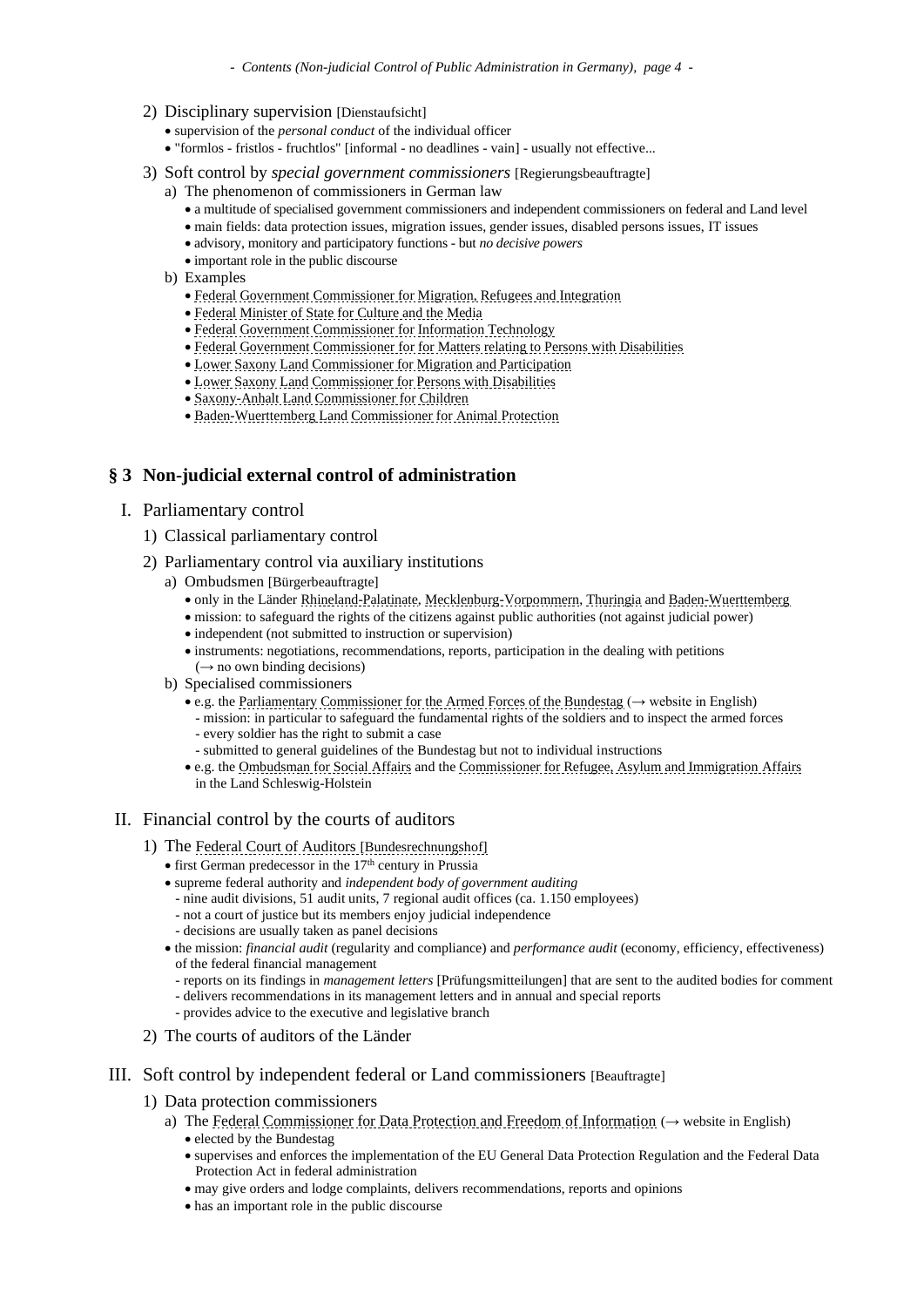*- Contents (Non-judicial Control of Public Administration in Germany), page 5 -*

- b) The commissioners for data protection of the Länder
	- elected by the Landtag (Land parliament)
	- supervise and enforce the implementation of data protection law in Land administration
	- also act in most Länder as supervisory authority to enforce data protection in the private sector
- 2) Others
	- e.g. the [Bremen Central Office for the Realisation of Equal Rights for Men and Women](http://www.frauen.bremen.de/sixcms/detail.php?gsid=bremen94.c.1672.de)
- § 4 **Topics for discussion** (→ in Germany and elsewhere...)
- I. What is the impact of social and cultural backgrounds on public administration control?
- II. How to ensure the actual independence of the reviewing institution and the reviewers?
- III. How efficient and how costly is the present system of diversified control?
- IV. Does the plurality of control mechanisms impede administrative work and progress?
- V. How significant is the diversification of control mechanisms for the development and safeguard of an admistrative culture strictly based on the rule of law?
- VI. Does a mandatory prior administrative review in objection proceedings enhance or weaken the legal protection of the citizen?
- VII. Conclusion

This material can be downloaded at [www.thomas-schmitz-yogyakarta.id.](http://www.thomas-schmitz-yogyakarta.id/) The [links in the pdf file](http://www.thomas-schmitz-yogyakarta.id/Downloads/Schmitz_Oversight-State-Admin_Germany.pdf) allow direct access to internet resources and materials. For any questions, suggestions and criticism please contact me in my office (Building A, room A.IV.11) or via e-mail at [tschmit1@gwdg.de.](mailto:tschmit1@gwdg.de)

*( D a t e i : S c h m i t z \_ N o n -j u d i c i a l- c o n t r o l- o f- a d m i n i s t r a t i o n )*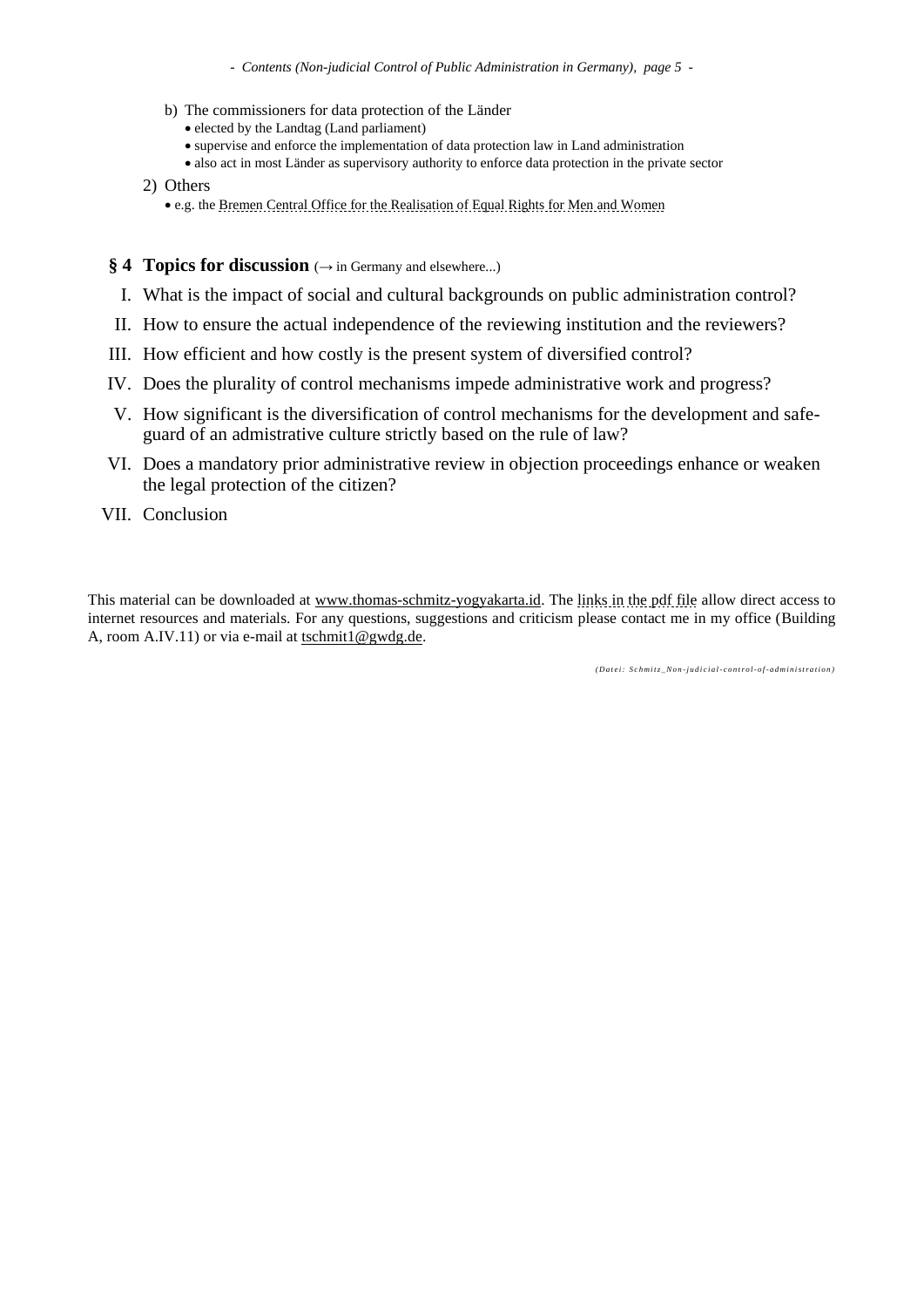Prof. Dr. Thomas Schmitz Semester 1, 2020/2021

NON-JUDICIAL CONTROL OF PUBLIC ADMINISTRATION IN GERMANY

Contribution to the course *Oversight of State Administration* from a comparative perspective

# **Legal provisions in English translation**

# **Basic Law for the Federal Republic of Germany (excerpts)**

# Art. 19(4)

Should any person's rights be violated by public authority, he may have recourse to the courts. If no other jurisdiction has been established, recourse shall be to the ordinary courts...

# Art. 20(3)

The legislature shall be bound by the constitutional order, the executive and the judiciary by law and justice.

#### Art. 45b

A Parliamentary Commissioner for the Armed Forces shall be appointed to safeguard basic rights and to assist the Bundestag in exercising parliamentary oversight over the Armed Forces. Details shall be regulated by a federal law.

#### Art. 83

The Länder shall execute federal laws in their own right insofar as this Basic Law does not otherwise provide or permit.

# Art. 84

(1) Where the Länder execute federal laws in their own right, ...

(3) The Federal Government shall exercise oversight to ensure that the Länder execute federal laws in accordance with the law. For this purpose the Federal Government may send commissioners to the highest Land authorities and, with their consent or, where such consent is refused, with the consent of the Bundesrat, also to subordinate authorities.

(4) Should any deficiencies that the Federal Government has identified in the execution of federal laws in the Länder not be corrected, the Bundesrat, on application of the Federal Government or of the Land concerned, shall decide whether that Land has violated the law. The decision of the Bundesrat may be challenged in the Federal Constitutional Court. ...

# Art. 85

(1) Where the Länder execute federal laws on federal commission, ...

(3) The Land authorities shall be subject to instructions from the competent highest federal authorities. Such instructions shall be addressed to the highest Land authorities unless the Federal Government considers the matter urgent. Implementation of the instructions shall be ensured by the highest Land authorities.

(4) Federal oversight shall extend to the legality and appropriateness of execution. For this purpose the Federal Government may require the submission of reports and documents and send commissioners to all authorities.

# Art. 114(2)

The Federal Court of Auditors whose Members shall enjoy judicial independence shall audit the accounts and examines the management of the budget and the conduct of business as to economy and correctness. ... In addition to the Federal Government, it shall annually report directly to the Bundestag and the Bundesrat [Federal Council]. In all other respects, the powers of the Federal Court of Auditors shall be determined by federal legislation.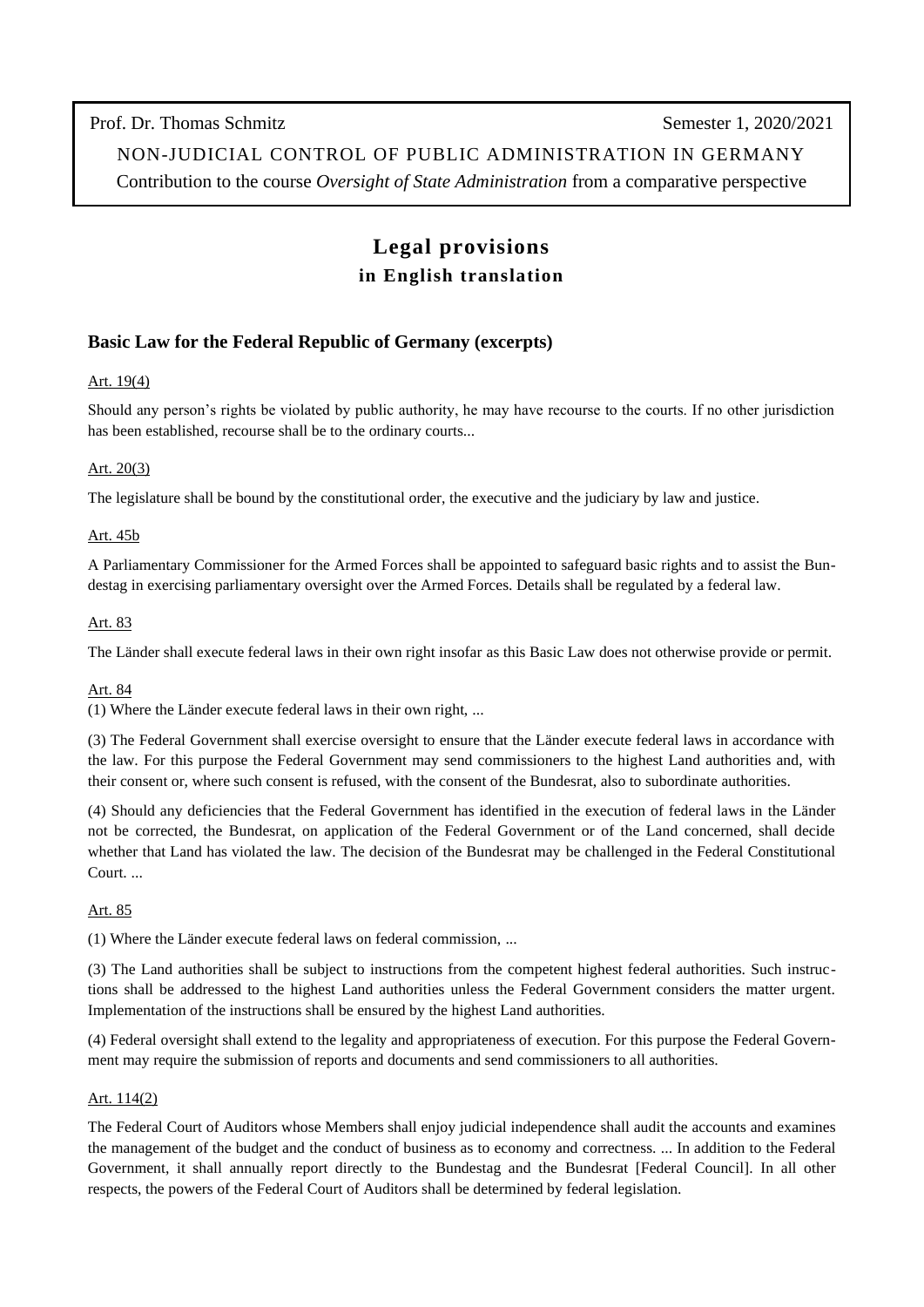*- Legal Provisions (Non-judicial Control of Public Administration in Germany), page 2 -*

# **Code of Administrative Court Procedure (excerpts)**

# Sect. 68

(1) Prior to lodging a rescissory action, the lawfulness and expedience of the administrative act shall be reviewed in preliminary proceedings. Such a review shall not be required if a statute so determines, or if

1. the administrative act has been handed down by a supreme federal authority or by a supreme Land authority, unless a statute prescribes the review, or

2. the remedial notice or the ruling on an objection contains a grievance for the first time.

(2) Subsection 1 shall apply mutatis mutandis to the enforcement action if the motion to carry out the administrative act has been rejected.

# Sect. 69

The preliminary proceedings shall begin on the lodging of the objection.

# Sect. 70

(1) The objection shall be lodged in writing within one month after the administrative act has been announced to the aggrieved party, in writing or for the record of the authority which has carried out the administrative act. ...

# Sect. 72

If the authority considers the objection to be well-founded, it shall remedy it and rule on the costs.

# Sect. 73

(1) If the authority does not remedy the objection, a ruling on the objection shall be handed down. This shall be issued by

1. the next higher authority unless another higher authority is determined by law,

2. if the next higher authority is a federal or supreme Land authority, the authority which has issued the administrative act,

3. in self-administration matters the self-administration authority unless otherwise determined by law. ...

(3) The ruling on an objection shall be reasoned, supplemented with a notice on appeals and served. ...

# Sect. 80(1)

(1) An objection ...and an action for annulment shall have suspensive effect. This shall also apply to constitutive and declaratory administrative acts, as well as to administrative acts with a double effect (section 80a).

(2) The suspensive effect shall only fail to apply

1. if public charges and costs are called for,

2. with non-postponable orders and measures by police enforcement officers,

3. in other cases prescribed by a federal statute or for Land law by Land statute ...

4. in cases in which immediate execution is separately ordered by the authority which has issued the administrative act or has to decide on the objection in the public interest or in the overriding interest of a party concerned. ...

(5) On request, the court dealing with the main case may completely or partly order the suspensive effect in cases falling under subsection 2 Nos. 1 to 3, and may restitute it completely or partly in cases falling under subsection 2 No. 4. The request shall already be admissible prior to filing of the action for annulment. ...

# **Federal Court of Auditors Act (excerpts)**

Sect. 1

The Federal Court of Auditors shall be a supreme federal authority and as an independent institution of government audit shall be subject only to the law. Within the scope of its statutory functions, the Federal Court of Auditors shall provide assistance to the Federal Parliament and the Federal Government in their decision making procedure.